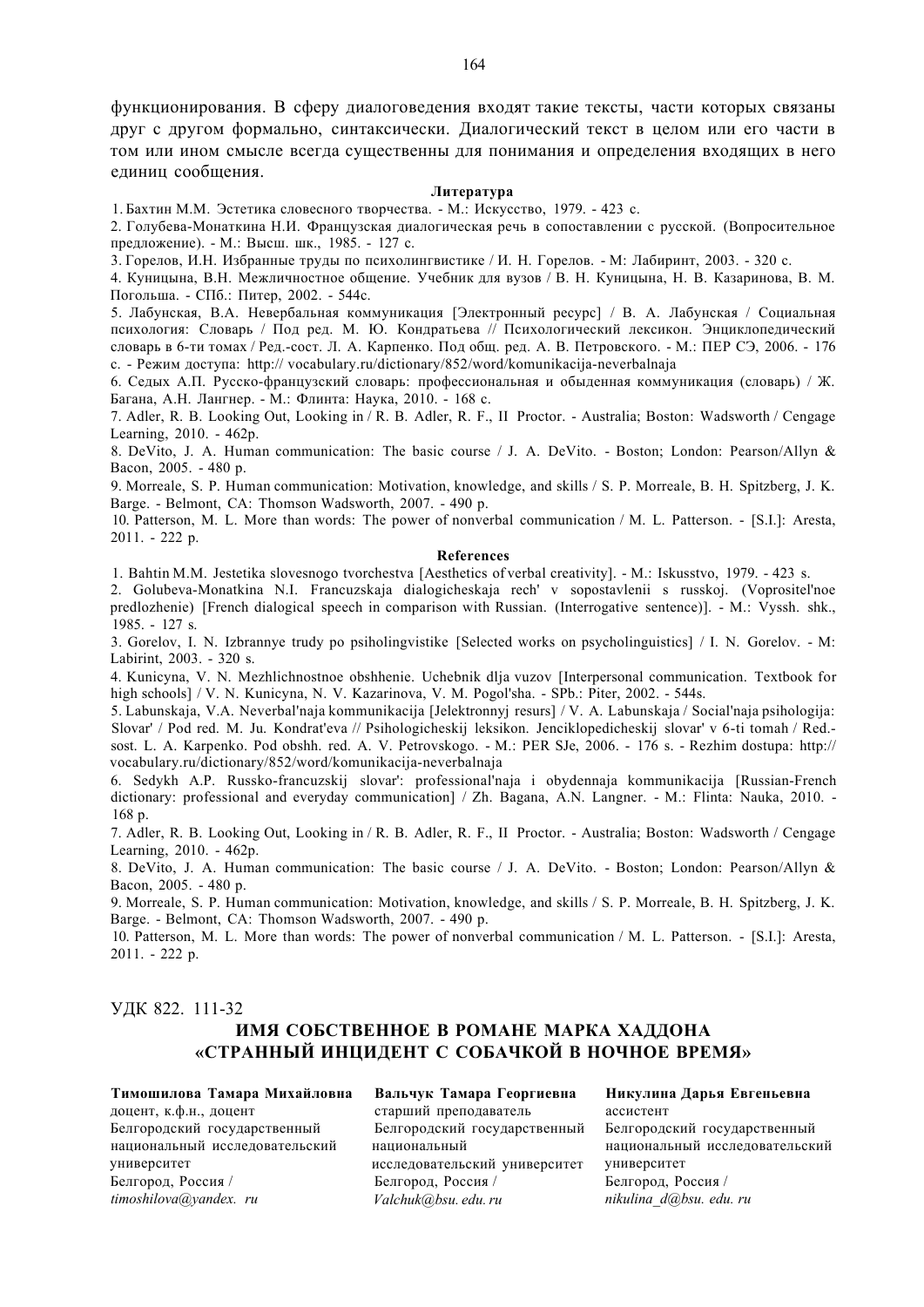**Аннотация**  Статья рассматривает роль личных имен в художественной литературе, раскрываемых с помощью использования этимологического словаря. Затрагиваются социальные, лингвокультурные особенности личных имен, зависящих от таких факторов как культура, личностные ценности, отношение к людям и обществу. В современном романе Марка Хаддона «Странный инцидент с собакой в ночное время» анализируется историческая, религиозная, культурная идентичность личных имен.

**Ключевые слова:** план выражения, план содержания, лингвокультурный, собственные имена, современный британский роман, Марк Хаддон, «Странный инцидент с собакой в ночное время».

# **THE PERSONAL NAME IN THE NOVEL 'THE CURIOUS INCIDENT OF THE DOG IN THE NIGHT-TIME' BY MARK HADDON**

**Timoshilova, Tamara Michailovna**  Сandidate of Philology, Senior Lecturer Belgorod National Research University Belgorod, Russia / *[timoshilova@yandex. ru](mailto:timoshilova@yandex.ru)* 

**Valchuk, Tamara Georgievna**  Senior Lecturer Belgorod National Research University Belgorod, Russia / *[Valchuk@bsu. edu. ru](mailto:Valchuk@bsu.edu.ru)* 

**Nikulina, Darya Evgenyevna**  Lecturer Belgorod National Research University Belgorod, Russia / *[nikulina\\_d@bsu. edu.ru](mailto:nikulina_d@bsu.edu.ru)* 

#### **Abstract**

The article deals with the meaning of the personal names in fiction viewed diachronically with the help of etymological dictionaries. It touches social, linguocultural features of the character's names which depend on many factors such as belonging to a definite culture, individual's values, attitudes towards people, society. The historical, national, religious and cultural identities on the social and language levels are analysed in the contemporary British novel of Mark Haddon *The Curious Incident of the Dog in the Night-time.* 

**Key words:** plan of expression, plan of content, linguocultural, personal names, contemporary British novel, Mark Haddon, *The Curious Incident of the Dog in the Night-time.* 

The personal name is a linguistic sign. This is confirmed by the fact that it has a plan of expression and a plan of content, which have their own specific features. The plan of expression and its variability are most clearly manifested in diminutive forms of personal names. As for the plan of content it has two sides. On the one hand, it is an etymology expressed by a noun from which the name originated and which gives it content, and on the other hand, over time it is lost, rethought and associatively filled with new content. Forms of expression of the content plan are nationally recognized names, middle name, names formed from family names, Puritan "virtuous" and modern names formed from appellate vocabulary, as well as cases of naming writers, literary characters, famous movie characters and actors, musicians, singers of rock and pop music.

So all these aspects will be speculated on and analyzed in the novel *The curious incident of the dog in the night time* written by Mark Haddon in 2003 and won the Whitbread 'Book of the Year' Award. Its title is a quotation of a remark made by the fictional detective Sherlock Holmes in the short story *Silver Blaze* (1893) by Sir Arthur Conan Doyle.

Proper names occupy a special place in the fiction. Every great writer makes their characters particularly notable using proper names as stylistically and semantically marked expressive means, a bright sign of style, the objects involved in the development and construction of the speech and the literary composition of the text, helping to reveal the author's attitude to life.

Out of all the personal names in the novel we'll choose only one name and it is the name of the main character of the novel - Christopher John Francis Boone.

'Last names' are known as 'surnames' in the English speaking countries. They are rooted in history, in ancient origins and professions of predecessors. They are passed down from one generation to another. They can tell us something very definite about ancestors, and - although they may be changed if one chooses so (and frequently are on the female side through marriage) - they can provide a direct link to relatives in the world both past and present because they are 'family names'.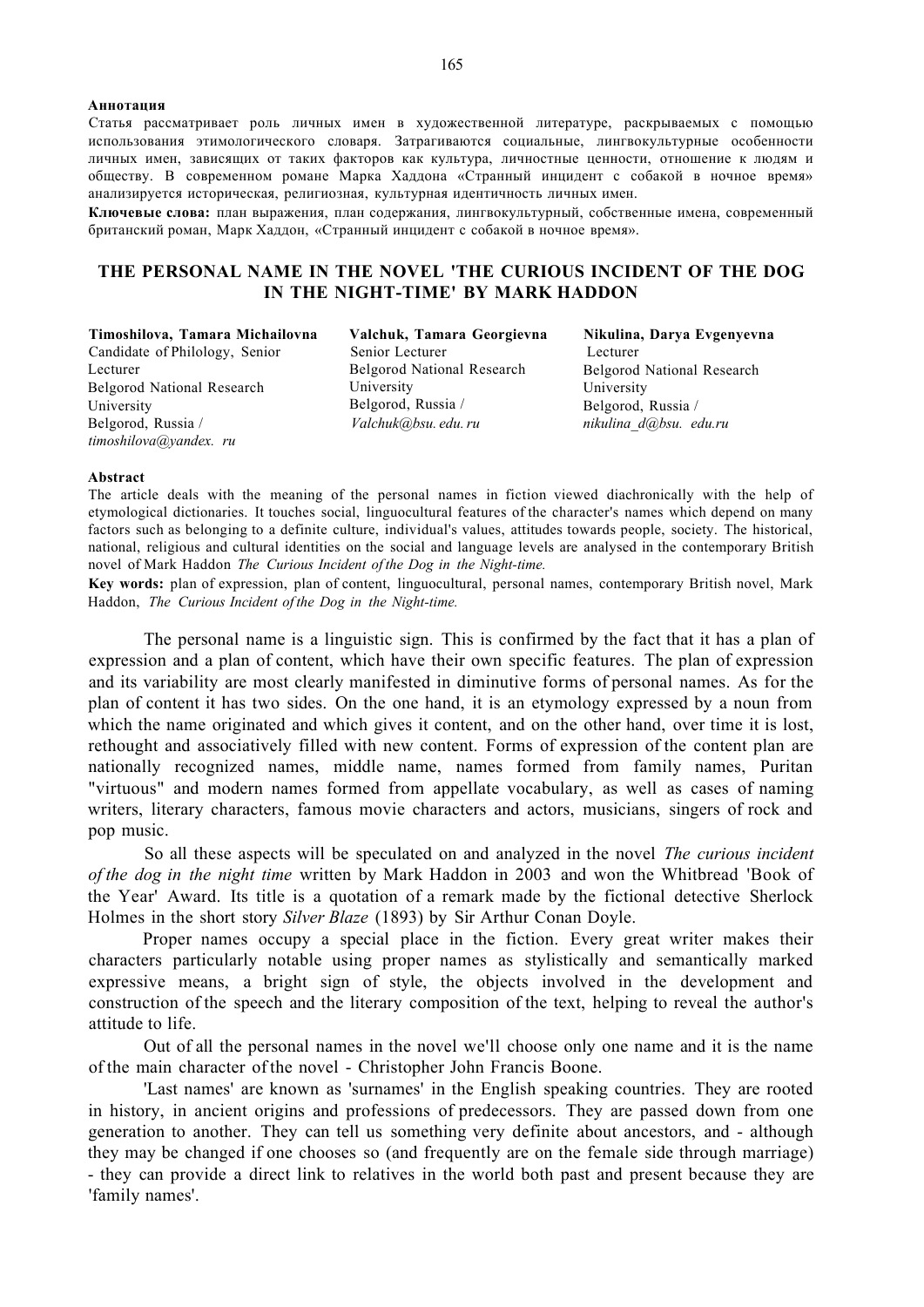The general use of surnames in Great Britain dates back only to the 12th century AD. The tradition of surnames came to England with Normans. They used to take the names of their estates as by-names and since they became hereditary, they became surnames. This practice became common in 13th-14th centuries.

According to their origin, English surnames can be divided into four groups:

1. surnames from geographic names;

- 2. surnames from family relationships (patronyms),
- 3. surnames from occupations or status;
- 4. surnames from nicknames.

Here we are interested in the fourth group because some surnames are related to mental characteristics: Good, Moody (brave), Wise, Root (happy), Daft (reckless), Sturdy.

Christopher's surname is Boone. We can guess that his mother took her husband's surname as traditionally women take the man's surname upon marriage. Nowadays there is a modern trend in social-sexual practice when the male in a marriage contract may take the surname of the female and in 1979, the United Nations adopted the convention that both sexes should have equal rights. But women do still take the husband's name - it's a convention which seems to work well as long as society accepts it.

The history and origin of Christopher's surname, Boone, is unusual and interesting. It is of Old French and Anglo-Saxon origin, and has two possible sources, each with its own derivation and meaning. Firstly, it may be Norman-French, and derives from a nickname 'good', which meant 'a familiar appellation of civility'; from the Old French 'bon' - 'good' and the word 'bon' itself from the Latin 'bonus'.

The name was introduced into England after the Norman Conquest of 1066, and may have been bestowed in a complimentary or ironic sense on a 'good' person. The second possible source is also from a nickname, which is found recorded mainly in the north of England, as 'Bain', and was given to an exceptionally tall, lean person. The derivation in this instance is from the Old English pre 7th Century 'ban' - bone, as in northern dialects the long 'a' was preserved, whereas in the southern dialect it was changed to an 'o' sound.

In the modern idiom the surname from both sources can be found recorded as Bone, Bunn, Bonn, Boon(e) and Ba(yne). The surname was first recorded in the early 13th Century (Roger Bone was recorded in the 1273 Hundred Rolls of Kent); recordings from London Church Registers include the christening of John, son of John and Ann Boon, on April 5th 1677, at St. Dunstan's, Stepney, the marriage of Benjamin Boon and Ann Ball on August 1st 1686, at St. Andrew's, Enfield. The spelling of the name Edward le Bon dates back to 1204 in 'Curia Regis Rolls of Oxfordshire' during the reign of King John, known as 'Lackland'.

The etymological analysis of the surname Boone shows that Christopher and his family are 'simple, common' as many other families in this town and it also means that his father's family comes from the northern part of England.

British and American children are given 'first names' ('Christian' names/ 'given names') and two or more middle names at their birth by their parents. The first names are used usually as sex distinctive. Many names show masculine or feminine gender in their endings. For example, the names Alexandra, Antonia, Bertha, Christina, Eugenia, Frederica, Julia, Maria, Paula, Sophia, Victoria are clearly female names because of the feminine ending -a or -ia, while Alexander, Albert, Arthur, Christopher, David, Frederick, James, John, Julius, Paul, Richard, Victor are obviously male names because of their masculine endings -er, or, us.

So there are names definitely for boys and definitely for girls, but this distinction is not absolute, some of them are common for boys and girls.

In the most fundamental sense a personal name is merely an abstract linguistic symbol for an individual person. It is believed that beyond being a simple identifier, the chosen name would have a significant meaning that might serve several purposes such as to invoke some blessing from supernatural powers, to identify the new individual with ancestors, to describe some putative trait of the child, to mark an event associated with the child's birth, etc.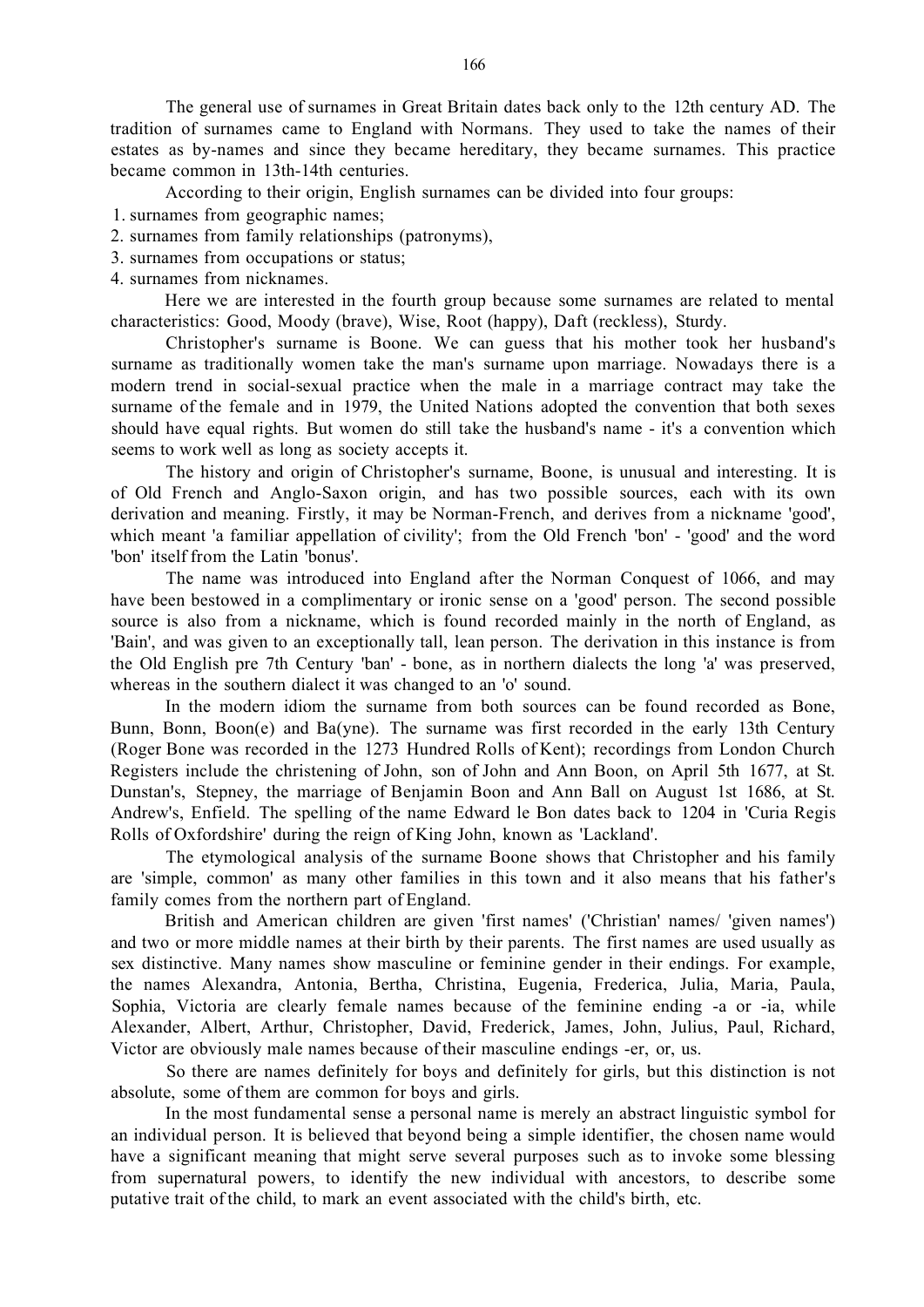In the novel when Christopher introduces himself he gives all his names: first, middle and his surname - Christopher John Francis Boone.

... My name is Christopher John Francis Boone. I know all the countries of the world and their capital cities and every prime number up to 7, 507 [Haddon 2003: 2].

The writer chooses this name for his hero because in the middle of the 20th century it became popular but not only this fact he takes into consideration.

It goes back to the Late Greek name  $X$ pютофоро $\wedge$  (Christophoros) meaning 'bearing CHRIST', derived from Хрюто^ (Christos) and combined with фврю (phero) 'to bear, to carry'. Early Christians used it as a metaphorical name, expressing that they carried Christ in their hearts. In the Middle Ages, literal interpretations of the name's etymology led to the legend about a Saint Christopher who carried the young Jesus across a river. The little boy explained to the man that he was holding not only him in his hands but sins and misfortunes of the whole world. He has come to be regarded as the patron saint of travellers.

As an English given name, Christopher has been in general use since the 15th century. In Denmark it was borne by three kings (their names are usually spelled Christoffer), including the 15th-century Christopher of Bavaria who also ruled Norway and Sweden. Other famous bearers include Italian explorer Christopher Columbus (1451-1506), English playwright Christopher Marlowe (1564-1593), English architect Christopher Wren (1632-1723) and the fictional character Christopher Robin from A. A. Milne's 'Winnie-the-Pooh' books.

As we see the meaning of the given name is 'doer of good works' and Christopher's actions reflect this meaning. Christopher Boone tries to cooperate with the world around him. He wants to investigate the murder of the dog and find its killer. The dog's death ruins his own world of order and Christopher wants to reconstruct his world. That's why he considers it his duty is to clear up not only the secret of the dog's death but the secret of his mother's death. All these things lie on his shoulders as a burden. He looks like an ordinary 15-year-old boy and the reaction of passing adults who meet him briefly is the reaction they would have to any teenager. But he is different. He has [Asperger syndrome.](http://schools-wikipedia.org/wp/a/Asperger_syndrome.htm)

In medical terms Asperger syndrome is one of the forms of autism and autism is a complex neurobehavioral conditions that includes impairments in social interaction and developmental language and communication skills combined with rigid, repetitive behaviour. Children with autism have communicative trouble. They have trouble understanding what other people think and feel. This makes it very hard for them to express themselves either with words or through gestures, facial expressions, and touch.

And it is another his burden. It coincides with the origin of the name Christopher according to which once a man was crossing the river carrying a little child in his hands. And the man then was called Saint Christopher.

Naming the hero Christopher the author wants to foresee that the boy would manage to overcome the difficulties of the travel. When he decided to find his mother in London it seems that Saint Christopher led and defended him in his trip. He overcame all obstacles on his way though it was his first trip without his parents and somebody's help. In the course of the trip he gains confidence in his abilities and it represents a significant triumph for him.

Christopher has many traits that set him apart from others because of his perception of life. There are some special rules in his world that he follows: everything must have its full form, only in this case he could react, live without suffering. Thus, we can't find diminutives of his name: Chip, Chris, Kit, Kris, Topher, Kester in the book; he is unable to recognise and comprehend facial expressions besides 'happy' and 'sad' and also has difficulty in understanding metaphors.

As the origin and value of a name influences the image of the hero in general, the sound cover is also important. The sound of a name evokes certain feelings in the reader and, respectively, feelings are transferred to the carrier of this name. Various names produce different effects. Some names sound sharply and rigidly, pessimistically, others - softly and optimistically and we can feel a certain musical harmony in sounding of a name.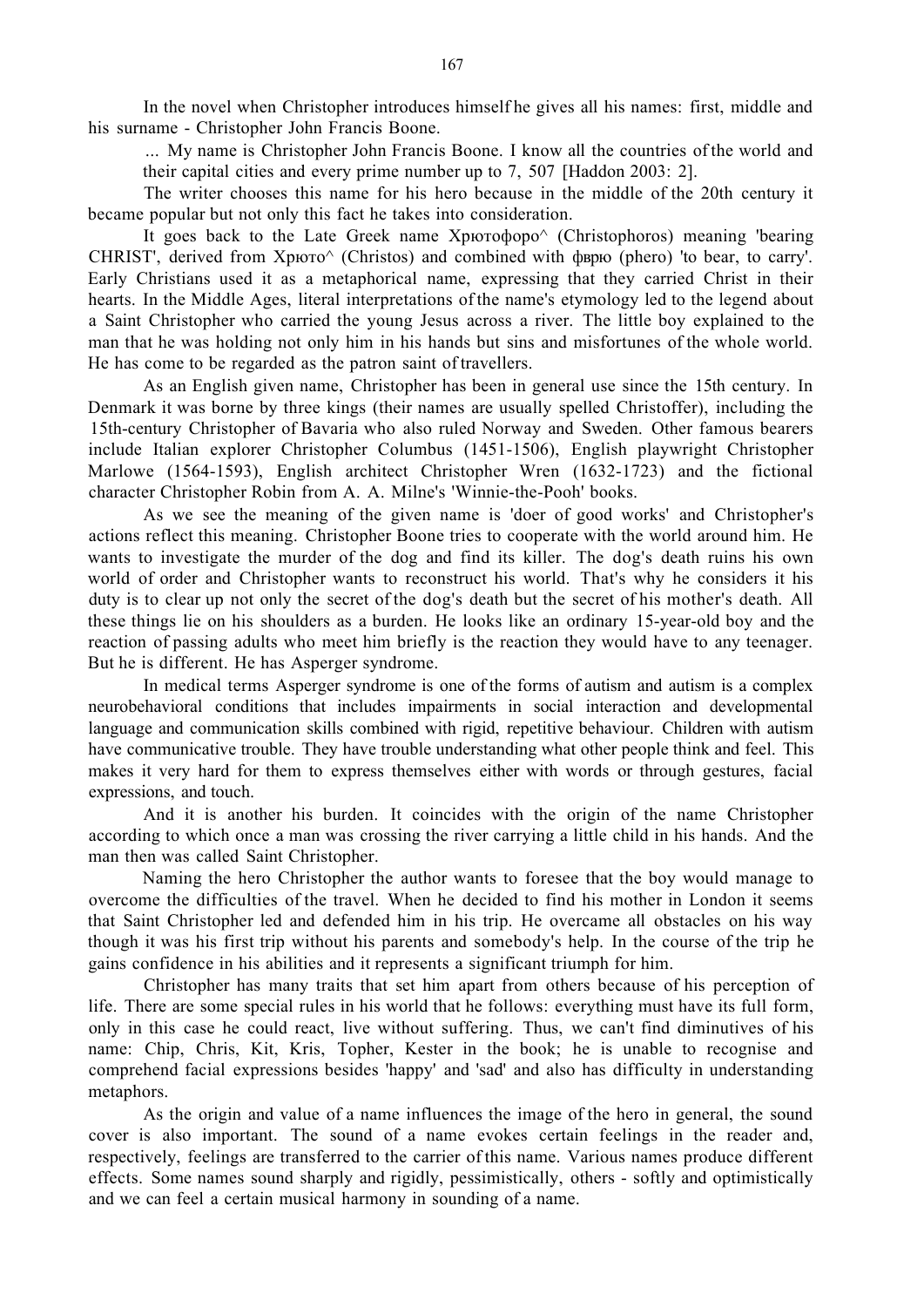There are some investigations showing that names containing the letters 'b' and 'u' were associated with roundness, and 'k' and 'i' with sharpness. Round-sounding names include Leo, Molly, Nathan and Samantha, while Tia, Kira and Katie are associated with sharpness.

The round sounds are associated with female qualities and the sharp sounds with male qualities, meaning there is a link between names and the concept of gender. It also extends to personality types. The 'round' names are considered adaptable, easy going, open, friendly, funny and extraverted, while 'sharper' names are considered more aggressive, angry, determined, irritable and sarcastic.

Sharp sounds that can be found in Christopher's name and his behaviour prove this theory. He screams and reacts violently to people who touch him. He curls up and groans to protect himself against overwhelming noise or information.

Christopher Boone's middle name is John.

Referring to the appearance of middle names it should be noted that they came into use in English speaking countries approximately in the  $17<sup>th</sup>$  century and possibly much earlier among royalty and aristocracy, as exemplified in the name of the Stuart pretender James Francis Edward Stuart (1688-1766). Since 1905, 'middle name' gained a figurative connotation meaning a notable or outstanding attribute of a person. The use of multiple middle names has been somewhat impeded recently by the increased use of compute[r databases.](http://en.academic.ru/dic.nsf/enwiki/4849)

In etymological sources the English form of John is Iohannes, the Latin form of the Greek name Iroavvq<sup> $\land$ </sup> (Ioannes), itself derived from the Hebrew name  $\land$ ni' (Yochanan) meaning YAHWEH is 'gracious'. The Hebrew form occurs in the Old Testament (spelled Johanan or Jehohanan in the English version), but this name owes its popularity to two New Testament characters, both highly revered saints. The first is John the Baptist, a Jewish ascetic who is considered the forerunner of Jesus. He baptized Jesus and was later executed by Herod Antipas. The second is the apostle John, who is traditionally regarded as the author of the fourth gospel and Revelation. With the apostles Peter and James (his brother), he was part of the inner circle of Jesus.

This name was initially more common among Eastern Christians in the Byzantine Empire, but it flourished in Western Europe after the First Crusade. In England it became extremely popular: during the later Middle Ages it was given to approximately a fifth of all English boys.

The name (in various spellings) has been borne by 21 popes and eight Byzantine emperors, as well as rulers of England, France, Sweden, Denmark, Poland, Portugal, Bulgaria, Russia and Hungary. It was also borne by the poet John Milton (1608-1674), philosopher John Locke (1632-1704), American founding father and president John Adams (1735-1826), and poet John Keats (1795-1821). Famous bearers of the 20th century include author John Steinbeck (1902-1968), assassinated American president John F. Kennedy (1917-1963), and musician John Lennon (1940-1980).

The middle name is customarily chosen from among canonized saints or the holy angels and is given both to males and females. Besides one of the middle names may be the name of the baby's father, godfather or a predecessor. Such names are supposed to protect the bearer from evil and are given to long-waited children. The choice of the middle name John signifies Christopher's father's love for his son and shows that he was a long-waited child.

Christopher's second middle name is Francis. It is the English form of the Late Latin name Franciscus which meant 'Frenchman', ultimately from the Germanic tribe of the Franks, who were named for a type of spear that they used. This name was borne by the 13th-century Saint Francis of Assisi, who was originally named Giovanni but was given the nickname Francesco by his father, an admirer of the French. Francis went on to renounce his father's wealth and devote his life to the poor, founding the Franciscan order of friars. Later in his life he apparently received the stigmata.

This name became widespread in Western Europe during the Middle Ages. However, it was not regularly used in Britain until the 16th century. Famous bearers include Saint Francis Xavier (1506-1552), a missionary to East Asia, the philosopher and scientist Francis Bacon